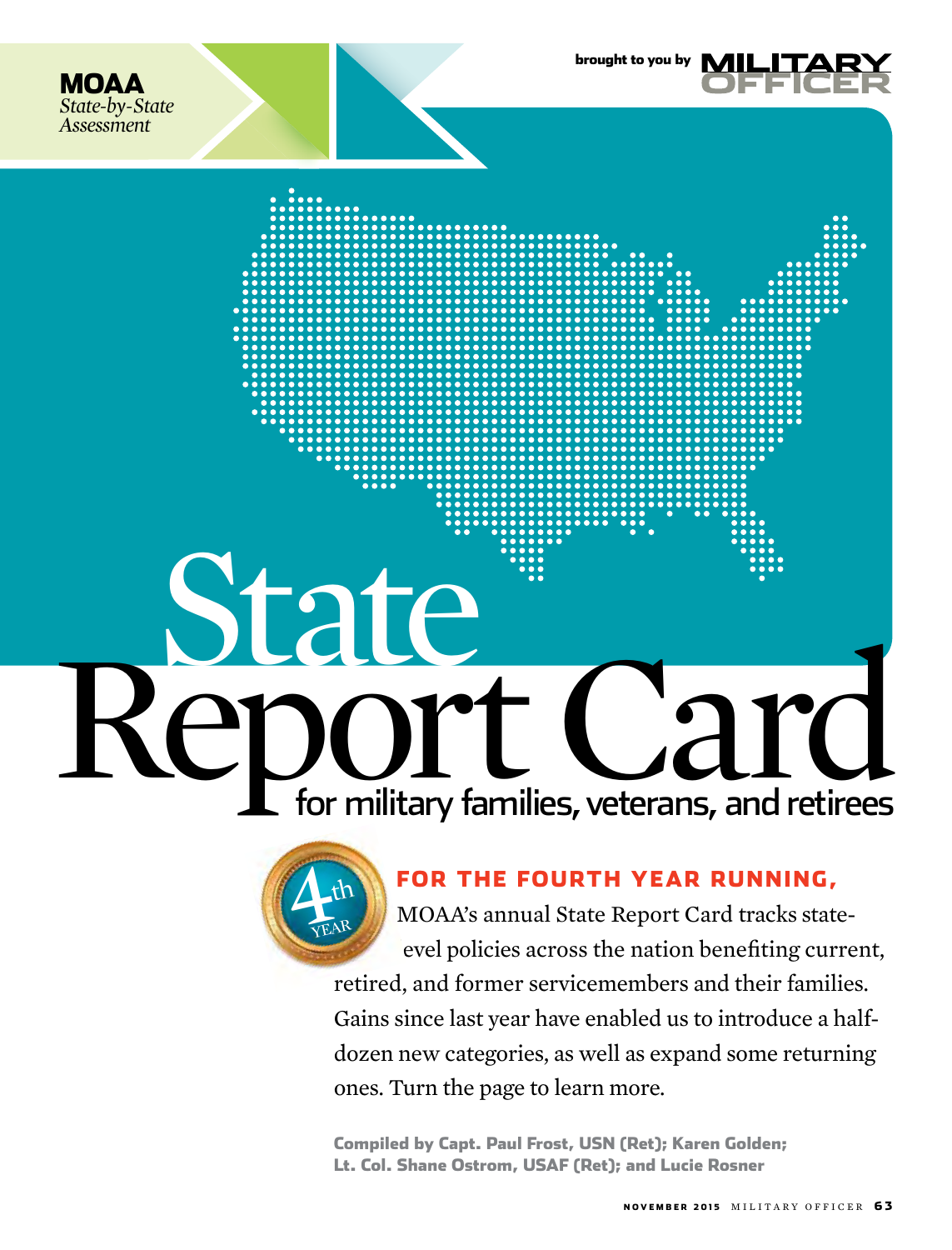For example, some states don't differentiate between ordinary income and capital gains (the latter typically is taxed at a lower federal rate), while others might tax sales of mutual funds but not individual stocks.

Seniors often receive favorable treatment regarding their state tax bills. Retirement income — military or otherwise — may be fully or partially exempt; even your capital gains may be tax-free. Local homestead exemptions may give the elderly a break on their property taxes, which is often the largest tax bill for retirees who no longer generate income from a job.

#### All politics is local

Just as at the national level, a state government's agenda and its priorities can affect your tax bill dramatically. States might turn to tax increases to balance their budget, a legal requirement in all states except Vermont. For example, states with unfunded pension plans might be forced to raise taxes to cover this expense. If politicians on the campaign trail promised to reduce personal income tax rates, they might fill in the gaps by denying more specific tax breaks, perhaps those that benefit you.

City and county governments, unable to tax income, typically finance their operations through property and sales taxes, but these taxing powers often are limited by the state. Jurisdictions known for good schools and beautiful parks are great places to raise your family, but you typically pay for these benefits through higher local taxes. Decisions on the state level also can put municipalities on the defensive. For example, North Carolina recently disallowed the collection of local business privilege license fees, causing cities to scramble to fill the resulting budget hole.

Income taxes: state **\_\_\_\_\_\_\_\_\_\_\_\_\_\_\_\_\_\_\_** county **\_\_\_\_\_\_\_\_\_\_\_\_\_\_\_\_\_** city/town **\_\_\_\_\_\_\_\_\_\_\_\_\_\_\_** Capital gains **\_\_\_\_\_\_\_\_\_\_\_\_\_\_** Inheritance/estate **\_\_\_\_\_\_\_\_\_** Sales tax **\_\_\_\_\_\_\_\_\_\_\_\_\_\_\_\_\_\_** Gasoline tax **\_\_\_\_\_\_\_\_\_\_\_\_\_\_\_** *Specific state and local taxe* 

A few states are rich in revenueproducing resources, allowing the government to reduce taxes collected from citizens. Wyoming, for example,

has oil and mineral rights, while Florida lets tourists help pay their bills, resulting in no state income tax.

#### But it's not a tax, right?

It's hard to win over a constituency with more taxes, so local governments increasingly are using fees such as tolls, parking meters, and venue admission prices to supplement tax proceeds. If you need to pay for downtown parking every day, this might be an issue, so take a close look at how your hometown pays its bills.

#### Celebrate freedom from taxation

Many taxes are the result of spending money, which makes them particularly hard to predict unless you have a real handle on your everyday expenses, so take a bird's-eye view of your spending habits. If you live in an area with a high sales tax on luxury items, will this impact you disproportionately? If you are in your car a lot, will a high gas tax hurt your wallet? Home property taxes are of



Your estimated ta

particular concern and can vary dramatically across the country. Since they're based on your home's value, which tends to increase over time, they can escalate quickly. States like Texas tout low or no income tax but often have higher property taxes.

WHEN YOU HEAR THE WORD "TAXES," you probably think about what Uncle Sam takes out of your paycheck every month. But your overall tax burden can vary widely depending on the state and municipality in which you live. It pays off to consider state and local taxes before you move.

A good source of information for forecasting your tax bill is the local government's finance department. You also can turn to the Tax Foundation (www.taxfoundation.org), known for its annual comparison of state-by-state taxes. Check out its Tax Freedom Day by state chart, which tells you which day of the year you will have theoretically earned enough to pay your taxes; in 2014, Louisiana reached the day first, on March 30.

Your tax bill probably won't be the main reason you live in San Diego, Boston, or Tempe, Ariz., but do your research so you won't get surprised by a tax bill you can't handle.

— Vera Wilson *is a freelance writer based in North Carolina. Her last feature article for* Military Officer *was "Consider the Costs," March 2015.*

Percentage-wise, federal income tax is likely the highest of any of the taxes working people pay. But states, counties, and cities can assess taxes on purchases, property, services, and even death. These assessments could affect whether you decide to set down roots in New York City or Fulton County, Ga.

No financial plan is complete without identifying and, whenever possible, quantifying your total tax bill.

#### Name that tax

Before you get your paycheck, payroll and income taxes have been withheld at the national and state levels.

But a myriad other taxes you pay are part of the fabric of our everyday lives. For example, if you head to the mall, you're paying a gasoline tax and maybe even a vehicle license tax to get you there, plus a sales tax on that new pair of jeans you buy. Even staying at home can cost you with a tax on the utilities you use and property taxes on the roof over your head. If you think saving or investing your money will protect it from the tax man, you're forgetting about interest income, dividend income, and capital gains taxes. Retirement won't save you, either; income from pensions, annuities, and the like can be taxed. Enough to drive

| Worksheet                                                                       |                        |
|---------------------------------------------------------------------------------|------------------------|
| Your estimated tax: _________                                                   |                        |
| ncome taxes:                                                                    | Property taxes:        |
|                                                                                 |                        |
|                                                                                 | $\frac{1}{2}$ county   |
|                                                                                 | city/town ____________ |
| Capital gains <b>______</b>                                                     |                        |
| nheritance/estate ________                                                      |                        |
| Sales tax _______________                                                       |                        |
| $G$ asoline tax $\rule{1em}{0.15mm}$                                            | Other $\qquad \qquad$  |
| Specific state and local taxes vary widely; this list is just a starting point. |                        |

you to drink? Yes, there's a tax on alcohol, too. If death and taxes are the only certain things, so is a tax on your death if your estate is large enough.

#### Income taxes: the lion's share

Generally speaking, only income is taxed at the federal level, not goods and services. State income tax calculations typically use your federal taxable income as a starting point, but after that, it can get tricky. Deductions and exemptions you enjoy on your federal tax return might not apply on your state return — case in point, interest on municipal bonds.

The flip side of that is you might be able to claim a deduction on your state tax return that you can't on your federal; for example, a few states, like Illinois, exempt all or part of military income. Your state tax return will spell out all the additions and deductions you must make.

Income from investments can vary widely at the state level, as well.

By Vera Wilson

# Research Tax Factors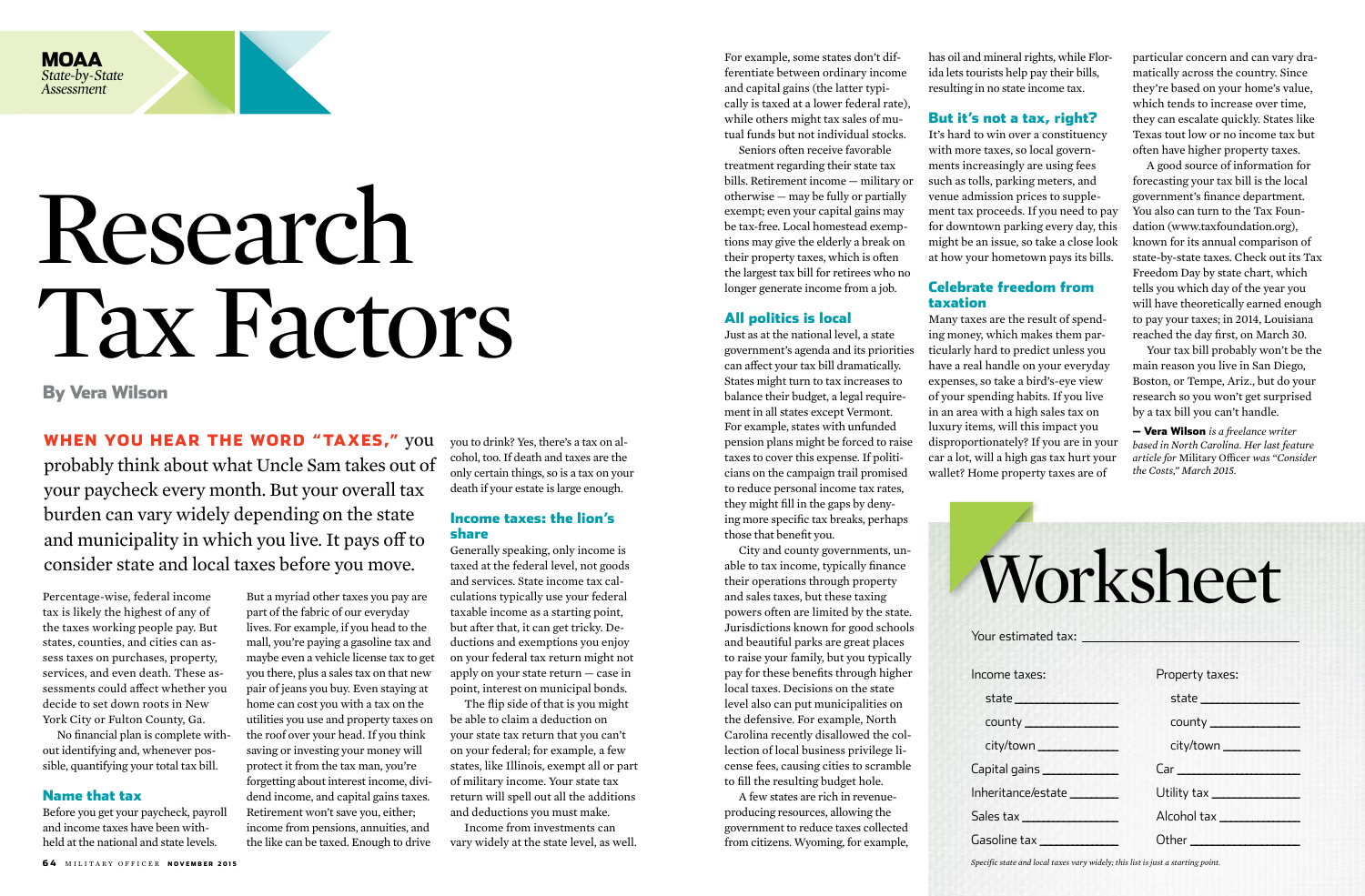

**Military retirement pay/survivor benefits exempt from state taxation:** Some states allow military retirees to exempt a specific amount, a percentage, or full military retired pay from taxation.

Most states determine what income is subject to taxation based on a filer's federal tax return. Retirees who entered the military before Sept. 24, 1975, and servicemembers receiving disability retirement based on combat injuries or who could receive disability payments from the VA are covered by laws giving disability broad exemption from federal income tax. Spouses also might be able to receive exemptions for their survivor benefits.

> while only six states tax inheritances.) A *green* dot indicates a state does not have an estate or inheritance tax. **Red** indicates the state does.

Most military retired pay based on service-related disabilities is exempt from federal income taxation, but there is no guarantee of state tax exemption. Consult a tax expert in your state regarding your specific situation. A *green* dot on the chart on the following page indicates retired pay or survivor benefits are 100-percent exempt — with the exception of Missouri, where 90 percent of retired pay is exempt, with the exemption increasing to 100 percent in 2016.

 $\bigcirc$  *Yellow* indicates some exemption, even if it's so limited some would argue the state should be red. *Red* indicates no exemption.

**Estate and inheritance taxes:** Federal estate tax is not owed until an estate is valued over \$5.4 million. However, some states with estate taxes have much lower exemption amounts.

Inheritance taxes are assessed based on the value of what a beneficiary receives. The IRS explains the difference in an article at www.irs .com/articles/inheritance-tax-vs-es tate-tax. (Note the linked article dates from 2010; in 2015, the number of states with estate taxes has increased to 15, plus the District of Columbia,

**Veteran treatment courts:** These programs provide services such as treatment and mentoring to veterans in the criminal justice system. According to DoD's State Liaison Office, they are "an innovative and effective means for veterans with

mental health and substance addiction to obtain treatment and services to resolve outstanding criminal offenses and stabilize their lives."

Learn how MOAA chapter members support veteran treatment courts in "Camaraderie With a Purpose," October 2015, and Chapters in Action, September 2014.

#### **Veterans preference in private hir-**

**ing:** Most people are aware veterans receive preference when applying for federal employment. However, private-sector employers who wish to implement a veteran employment preference might be vulnerable to claims of discrimination.

Under Title VII, Section 11 of the Civil Rights Act of 1964, veteran employment preference may be authorized by state statute, which protects private employers from being sued under the act. However, at this point, nearly half the states lack a statute authorizing veterans preference.

 A *green* dot indicates a state offers veteran treatment courts or has a statute authorizing veterans employment preference; *red* indicates it does not.



### Funding Dreams Your gifts help children from military<br>families build successful futures.

### Veteran & Retiree Benefits Criteria

To learn more, visit www.moaa.org/scholarshipfund or call (800) 234-MOAA (6622), ext. 169. To donate online, visit www.moaa.org/donatenow. Mail check or credit card donations to: MOAA Scholarship Fund, PO Box 320910, Alexandria, VA 22320-4910.





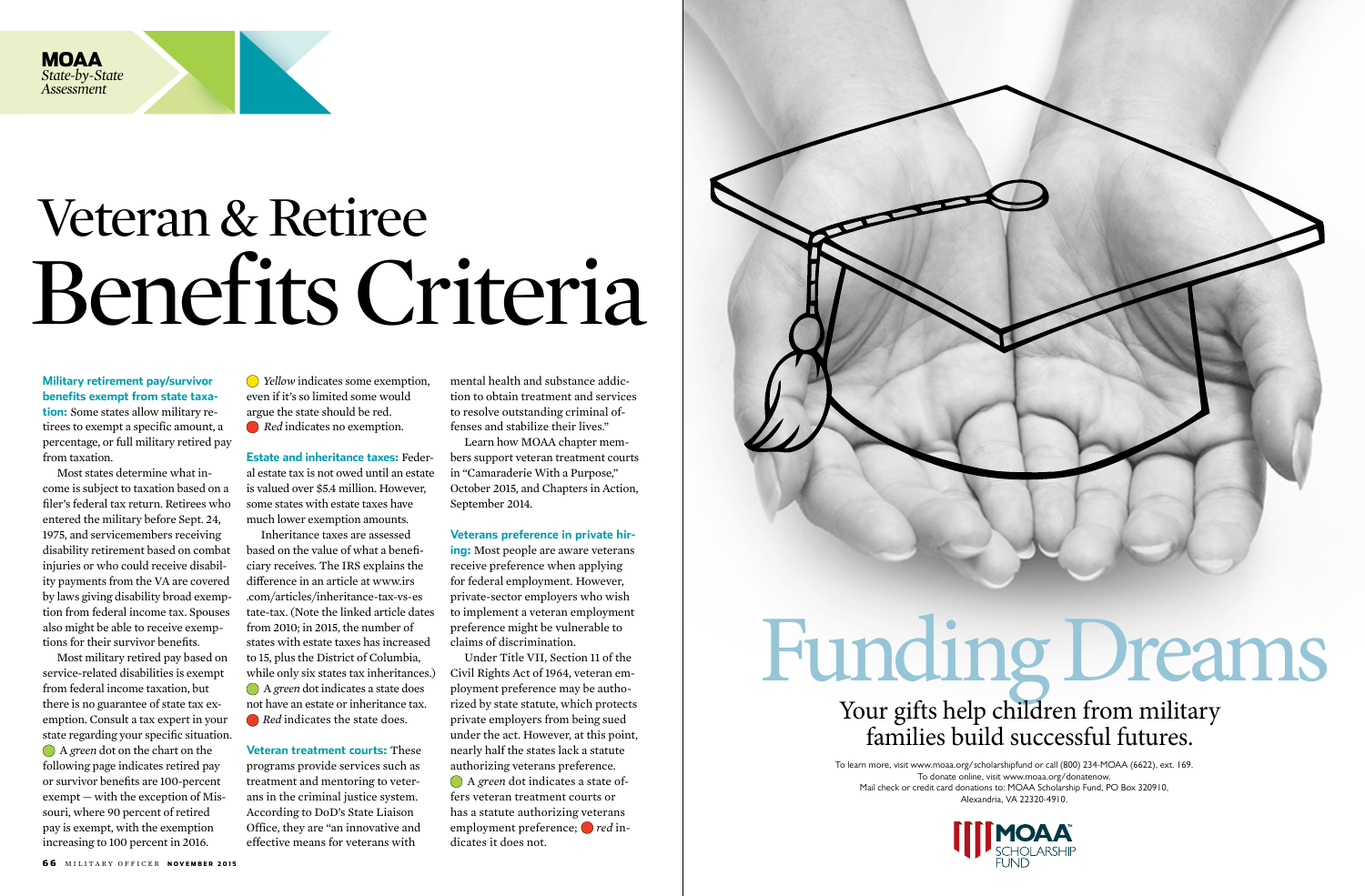**Arizona:** Up to \$2,500 of retired pay/survivor benefits are exempt.

**Arkansas:** Up to \$6,000 of retired pay/survivor benefits are exempt.

**Colorado:** \$20,000 exemption for retirees ages 55 to 64, \$24,000 if over 65.

**Connecticut:** 50 percent of retired pay/survivor benefits are exempt.

**Delaware:** \$2,000 exemption for retirees under 60, \$12,500 if 60 or older.

**District of Columbia:** \$3,000 exemption for retirees 62 or older. No survivor benefit exemption.

**Georgia:** \$35,000 exemption for retirees ages 62 to 64, \$65,000 if 65 or older.

**Idaho:** \$30,396/\$45,594 (single/married filing jointly) exemption for retirees age 65 or older (disabled and 62 or older).

**Indiana:** \$5,000 exemption for retirees/survivors age 60 or older.

**Iowa:** \$6,000/\$12,000 exemption for retirees single/married age 55 or older.

**Kentucky:** No tax if retired before Jan. 1, 1998. \$41,110 exemption if retired after Dec. 31, 1997.

**Maine:** \$10,000 exemption for retired pay.

**Maryland:** \$5,000 exemption for retired pay.

**Missouri:** For 2015, 90 percent of military retirement is exempt. On Jan. 1, 2016, 100 percent of military retirement pay will be exempt.

**Montana:** \$3,900 maximum exemption if federal adjusted income is \$32,480 or less.

**Nebraska:** Staring in 2015, military retirees may make a one-time election within two calendar years after retirement date; choose to exclude 40 percent of military retirement benefit income for seven consecutive taxable years or 15 percent of military retirement benefit income for all taxable years beginning with the year the retiree turns 67.

**New Mexico:** State offers low- and middleincome exemption. Maximum exemption is \$2,500. To qualify, adjusted gross income must be \$36,667 or less (single filers), \$27,500 or less (married filing separately), or \$55,000 or less (married filing jointly or head of household).

**North Carolina:** Retired pay and survivor benefits exempt if retiree had five or more years of creditable service as of Aug. 12, 1989; others may take \$15,000 for married filing jointly, \$12,000 head of household, or \$7,500 for single or married filing separately.

**Oklahoma:** Military retirees may exclude the greater of 75 percent of their retirement benefits or \$10,000 (but not to exceed the amount included in their federal adjusted gross income).

**Oregon:** If all military service occurred before Oct. 1, 1991, retirement pay is 100-percent exempt. If all service occurred after Oct. 1, 1991, then none is exempt. If service occurred both before and after Oct. 1, 1991, retirees must compute the percentage of exempt retired pay, which will remain the same from year to year. Divide months of service or points earned before Oct. 1, 1991, by total months of service and round the percentage to three places (for example, 0.4576 would be 45.8 percent).

**South Carolina:** Below age 65, up to \$3,000 is exempt. If 65 or older, up to \$10,000 is exempt.

**Utah:** Below age 65, 6 percent of retired pay may be taken as a tax credit (or \$288, whichever is less). If 65 or older, may claim \$450/\$900 tax credit (single/married), subject to incomeeligibility limits (\$16,000 for married filing separately, \$25,000 for singles, or \$32,000 for married filing jointly).

**Virginia:** Retirees age 65 and older can deduct up to \$12,000 a person of retired income, subject to income eligibility limits, reduced \$1 for every \$1 that federal adjusted gross income exceeds \$50,000 (single filers) or \$75,000 (married filers).

**West Virginia:** \$2,000 exempt, plus an additional decreasing modification for military retirement up to \$20,000.

Policies vary widely from state to state. Some specific factors to be aware of are highlighted in the list below. However, it's important to weigh the benefits of each state's practices in light of your personal financial situation.

#### **TAX exemption notes**



68 MILITARY OFFICER NOVEMBER 2015 **State 2015** Millitary of the subject to change; contact your state's department of veterans affairs for up-to-date information. NOVEMBER 2015 MILITARY OFFICER **69** Millitary of the subjec



#### The state policies presented on the chart below

generally benefit servicemembers who have separated or retired from the military. See "Veteran & Retiree Benefits Criteria," previous page, for an explanation of each category.

### Veteran & Retiree Benefits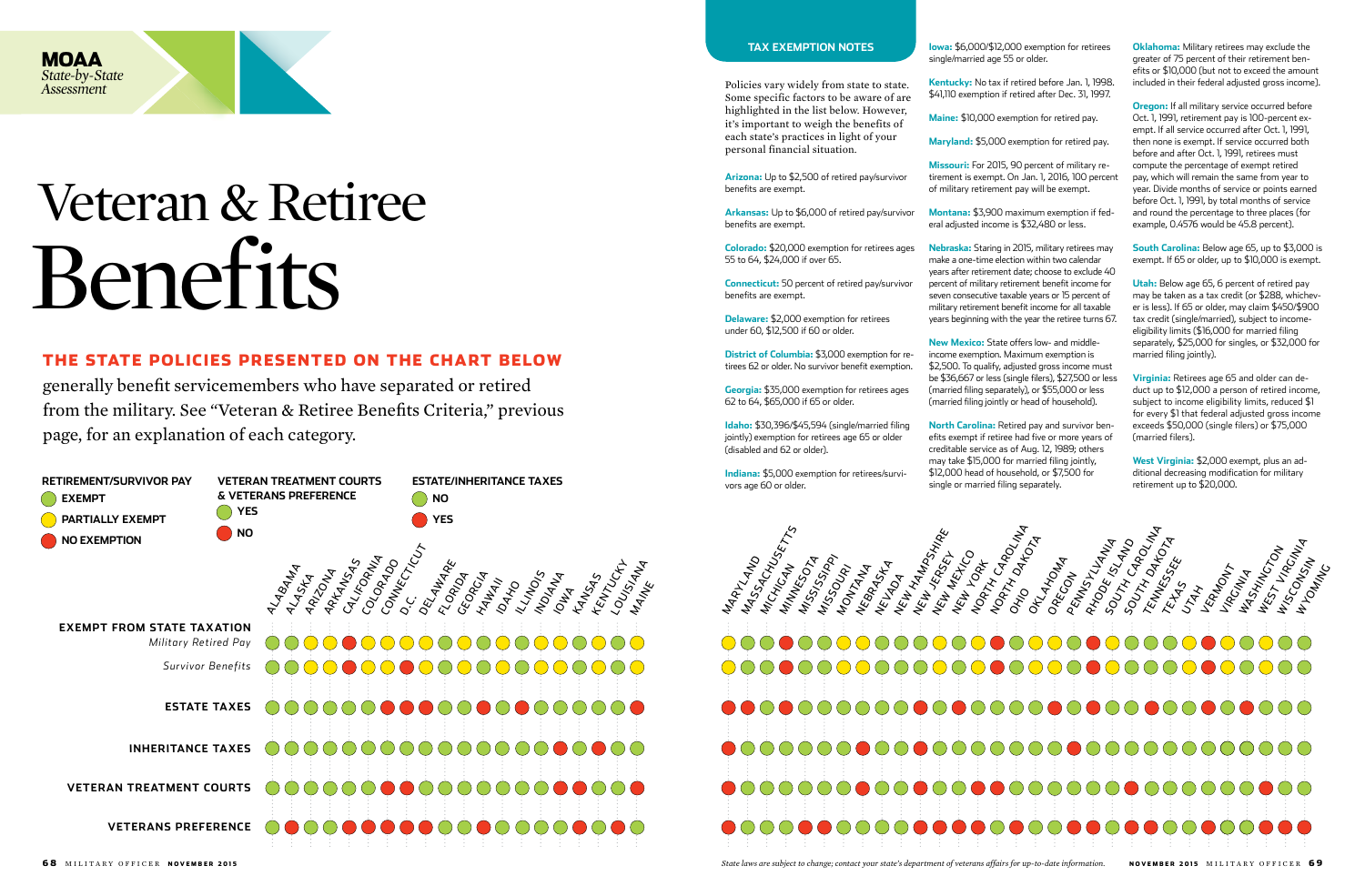#### **Educational assistance:** Federal

legislation was passed last year (see "About In-State Tuition") allowing veterans and their spouses and children using VA educational benefits to receive the in-state tuition rate at public colleges and universities.

Many states also offer some form of educational assistance to spouses and children whose military members died in the line of duty. Other states provide educational assistance to spouses and children of veterans with a VA disability rating. A limited number of states include National Guard

family members in these benefits. A *green* dot indicates a state offers additional educational assistance to students in the indicated category. A *black outline to a green* dot indicates the benefit extends to dependents of National Guard members.

 *Red* indicates a state does not offer additional educational assistance.

> A *green* dot indicates a state has policies reducing barriers to servicemembers accessing Medicaid benefits for their special needs dependents; *red* indicates otherwise.

**Military student identifier:** About 1 million children in military families attend U.S. public schools, but according to the Government Accountability Office, "There is no data available on

these students that could be used to assess the academic achievement or educational outcomes, or determine where funding needs are the greatest."

A unique military student identifier would facilitate better monitoring of their progress and yield information on the challenges they face. Learn more at www.usa4mili taryfamilies.dod.mil; click on No. 9 under "10 Key Issues."

 A *green* dot indicates a state assigns a unique identifier to military children in its educational systems; *Red* indicates it does not.

**Medicaid waiver:** Certain "exceptional family members" of servicemembers are eligible for assistance through TRICARE's Extended Care Health Option. When their sponsor transitions out of the military, they lose that coverage. Medicaid services can help fill the gap, but families who relocate often end up at the bottom of their state's waitlist for services.

### CAReeR TRANSiTiON **SERVICES**

## Military Family Benefits Criteria

The Veterans Access, Choice, and Accountability Act of 2014 included a provision granting in-state tuition rates to recent veterans at any public college or university that receives federal funding through the GI bill. The law applies to veterans enrolling within three years of discharge from a period of at least 90 days of active duty service and covers their spouses and dependent children as well as those of deceased veterans meeting certain criteria.  $\bullet$  It was intended to go into effect July 1, 2015. However, for a variety of reasons, some states or schools still are not in compliance with the act.  $\bullet$  VA Secretary Robert McDonald announced in May he would push back the deadline, giving schools more time to comply before forfeiting their GI bill funding. The new deadline for state compliance is Jan. 1, 2016.

About In-State Tuition

#### Career Transition Services. More benefits of your membership in MOAA.

As a MOAA PREMIUM or LIFE Member, you deserve  $-$  and receive  $-$  our best efforts in helping you build a career after military service. That's what our Career Transition Services are all about. These services are designed specifically for officers like you, to assist you in beginning or advancing a second career. Our dedicated team of professionals and our online Career Center offer things like résumé reviews, career fairs, networking opportunities, and much more.



Our Career Transition Services have already helped thousands of officers find rewarding second careers. Now let us help you. Contact MOAA today to learn more.

www.moaa.org/career • tops@moaa.org (800) 234-MOAA (6622)

RéSuMé ReviewS

CAReeR fAiRS

#### NeTwORkiNg OppORTuNiTieS

#### ONe-ON-ONe CONSulTiNg

**JOBS DATABASE** 

iNTeRview pRACTiCe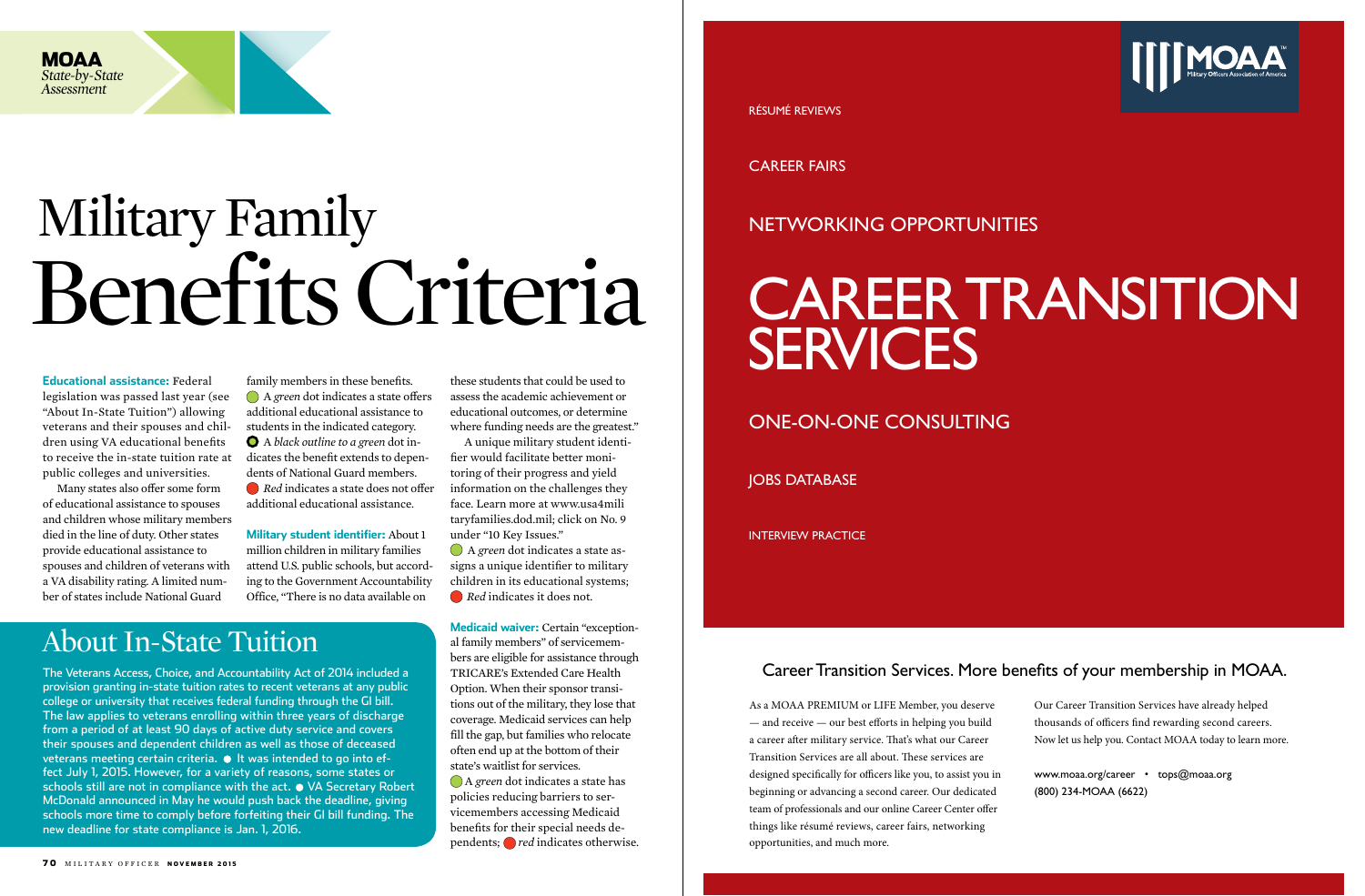## Military Family Benefits





**yes/some restrictions apply APPLIES TO NATIONAL GUARD NO/MINIMAL** 

> **Educational assistance** *Survivors*

*Surviving Children Spouse of Veteran with VA Disability Rating*

*Children of Veteran with VA Disability Rating*

**military student identifier**

**medicaid waiver**

the policies and programs below generally benefit military family members, including families of currently serving and transitioning servicemembers and veterans and surviving children and spouses of deceased servicemembers. Visit www.usa4mil

**currently serving Fami ly Benefits**

itaryfamilies.dod.mil to learn more about how your state can support military families.

**Alabama:** The GI Dependents' Scholarship program, managed by the Alabama Department of Veterans Affairs, pays 100 percent of the tuition, books, and fees for 10 semesters of attendance at any Alabama educational institution by spouses and dependents of veterans with a 20-percent or greater VA-rated disability; who were a POW or were declared missing in action; or who died while on active duty or as a result of service-connected disability. Residency criteria apply. Spouses or remarried widows of veterans rated 20 to 90 percent can receive six semesters.

**Alaska:** Spouse and dependents of veterans who died in the line of duty or were killed in action.

**Arkansas:** Spouse and children of veterans killed in action (after 1960).

**California:** Spouse and children of veterans who are 100-percent service-connected disabled or whose death was rated as service-connected (age/income restrictions for children). Also applies to National Guard.

**Delaware:** Spouses and children of veterans who were killed in action, died as a result of service-connected disability, or are 100-percent service-connected disabled (deceased or living) Restrictions apply.

**Indiana:** Children of disabled veterans may be eligible for tuition waivers. Restrictions apply.

**Kentucky:** Spouse and children of veterans who died on active duty, died as a result of serviceconnected disability, or are 100-percent serviceconnected disabled or 100-percent disabled with wartime service. Residency criteria apply.

**Louisiana:** Spouse and children of veterans who died on active duty, died as a result of service-connected disability, or are rated at least 90-percent service-connected disabled.

**Maine:** Spouses and children of veterans killed in action or who died as a result of serviceconnected disability or have a 100-percent service-connected disability rating (deceased or living).

**Maryland:** Spouses or children of veterans who died on active duty or as a result of a serviceconnected disability or are 100-percent serviceconnected disabled.

**Massachusetts:** Children of veterans who died while on active duty in operations Enduring Freedom or Iraqi Freedom may be eligible for tuition assistance.

**Michigan:** Children of Veterans Tuition Grant. Residency criteria apply.

**Minnesota:** Spouses and children of veterans who died or are permanently and totally disabled as a result of military service. Restrictions apply.

**Nebraska:** Spouse and children of veterans who were killed in action, died as a result of a service-connected disability, or have a 100-percent service-connected disability rating (deceased or living).

**Nevada:** Spouse and children of veterans killed in the line of duty. Children of National Guard members killed in the line of duty are eligible for in-state tuition. Residency criteria apply.

**New Hampshire:** Children of veterans who were killed in action or died as a result of a service-connected disability.

**New Jersey:** Spouses and children of National Guard members killed in action. Restrictions apply.

**New Mexico:** Children ages 16 to 26 of veterans who were killed in action or died as a result of service-connected wounds. Restrictions apply.

**New York:** Children of deceased or disabled veterans. Limited; restrictions apply.

**North Carolina:** Children of certain veterans who were deceased or disabled. Limited; restrictions apply.

**North Dakota:** Spouses and children of veterans who were killed in action or died from a service-related cause or was totally disabled as result of a service-connected disability. [continues on next page]

Below is additional clarification of state policies regarding dependent eligiblity for educational assistance. Space limitations prevent a complete description of benefits or restrictions; to learn more, consult your state's department of veterans affairs or the Office of Veterans Affairs at your public college or university.

#### **educational assistance notes**